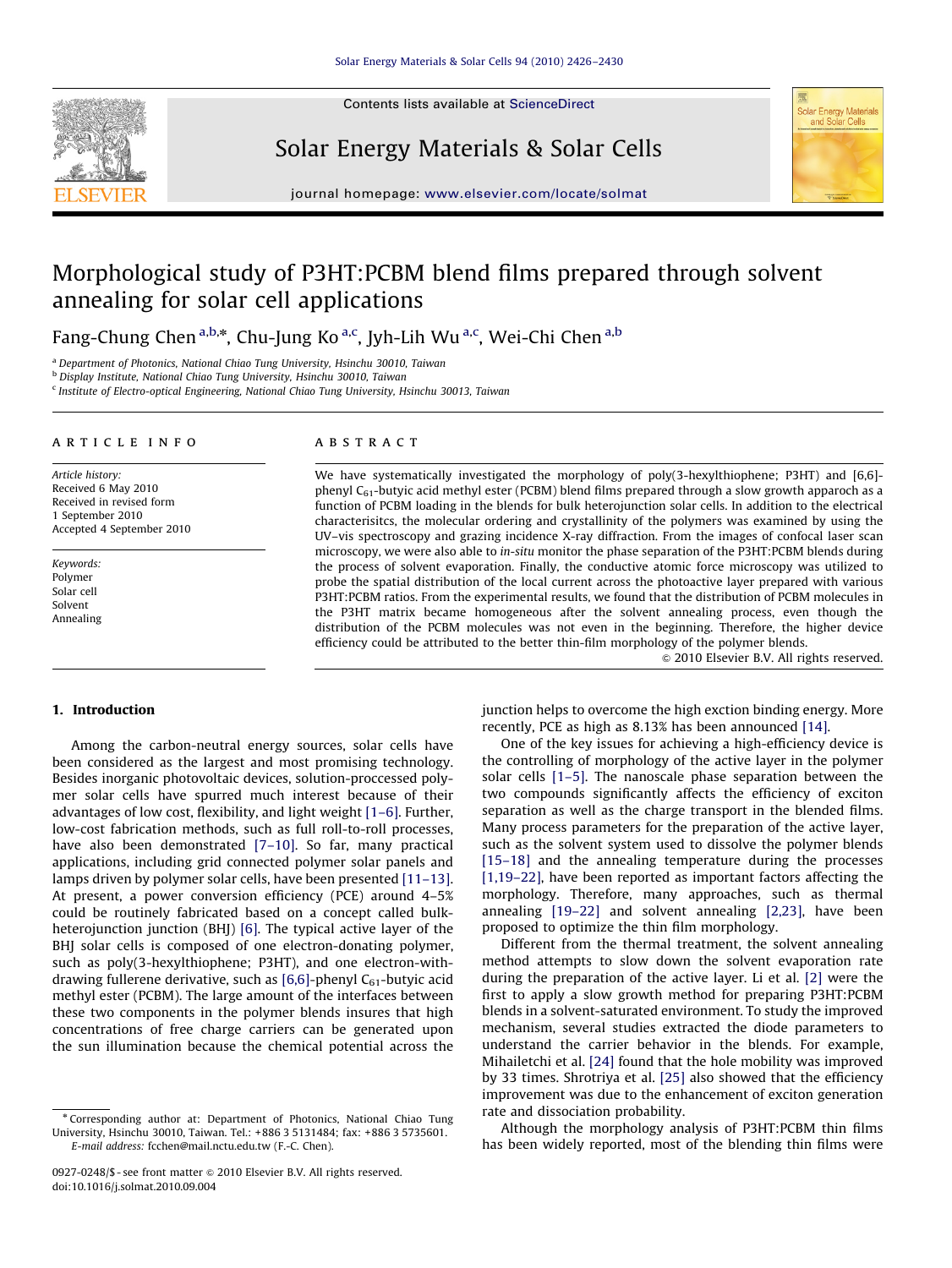<span id="page-1-0"></span>prepared through thermal annealing [\[19–22,26\].](#page-4-0) On the other hand, relevant studies on the morphological characteristics and revolutions of the P3HT:PCBM blends during the solvent annealing processes are much less [\[23–25\]](#page-4-0). In this work, we systematically investigated the device characterisitcs and the morphology of the photoactive layers prepared through the slow growth apparoch as a function of PCBM loading in the P3HT films. In addition to the electrical characterisitcs, the molecular ordering and crystallinity of the polymers were examined using the UV–vis spectroscopy and grazing incidence X-ray diffraction (GIXRD). Further, from the images of confocal laser scan microscopy (CLSM), we were able to in-situ monitor the phase separation of the P3HT:PCBM blends during the process of solvent evaporation. Finally, the conductive atomic force microscopy (C-AFM) was then utilized to probe the spatial distribution of the local current across the photoactive layer prepared with various P3HT:PCBM ratios. From the results of the study, we found that the two different treatment approaches, namely, solvent and thermal annealing methods, led to different morphologies. Further, we could correlate the device characteristics and the resulting morphology after solvent annealing.

## 2. Experimental

The polymer solar cells were fabricated on indium tin oxide (ITO)-coated glass substrates. The glass substrates were cleaned sequentially with a detergent, dionized water, acetone, and isopropanol. Afterwards, the substrates were dried in an oven. Prior to the deposition of organic thin films, the ITO substrates were treated with UV-ozone treatment for 15 min. Poly(3,4-ethylenedioxythiophene):poly(styrenesulfonate) (PEDOT:PSS) was then spincoated onto the substrates and baked at  $140^{\circ}$ C for 1 h. The active layer, consisting of P3HT (Rieke Met. Inc.) and PCBM (Nano-C) dissolved in 1,2-dichlorobenzene (DCB), was spin-coated on top of PEDOT:PSS layer. The wet film was then transferred to a Petri dish and subjected to solvent annealing [\[2\]](#page-4-0). After the annealing process, the device was further baked at 110 °C for 5 min. Finally, the cathode, comprising of Ca (30 nm) and Al (100 nm), was deposited through a shadow mask. The electrical properties of the solar cells were measured using a Keithley 2400 source-measure unit. The photocurrent was obtained under illumination from a Thermal Oriel solar simulator (AM1.5G). The illumination intensity was calibrated using a standard Si photodiode detector equipped with a KG-5 filter (Hamamatsu Inc.). The calibration method, based on the IEC-69094- 1 spectrum, followed the procedures described previously [\[27\].](#page-4-0) GIXRD measurements were performed using a Philps X'Pert Pro diffractometer. The incident angle was fixed at  $0.3^\circ$  for obtaining the maximum scattering intensity. A monochromatic Cu  $k_{\alpha}$  beam with a wavelength of  $\lambda = 0.154$  nm was used as the radiation source. Confocal images were collected with a Leica TCS-SP5 inverted confocal microscope at room temperature. An Argon-ion laser operating at 488 nm was served as the excitation light source. No photobleaching was observed under these conditions after the measurements. The C-AFM measurement was carried in the dark under air ambient conditions. The Au-coated Si tips, with a radius of ca. 20–30 nm, were used for this measurement. The current images were recorded by applying a negative bias on the Si tip at 2.5 V.

# 3. Results and discussion

Fig.  $1(a)$  shows the current density–voltage  $(I-V)$  characteristics under illumination (100 mWcm $^{-1}$ , AM 1.5 G) of the solvent-annealed devices prepared with different P3HT:PCBM weight ratios. From the figure, we could see that the composition ratio strongly influences the device electrical properties. When the weight ratio of P3HT:PCBM composition was equal to 1:1, the device exhibited the highest power conversion efficiency (3.66%). The values of short-circuit current density  $(J_{\rm sc})$  and fill factor (FF) were 9.53 mAcm<sup>-2</sup> and 64%, respectively. On the other hand, the open-circuit voltage  $(V_{oc})$ remained unchanged (0.60 V) while the composition varied. Table 1 summarizes the characteristics of the devices in this study. The results were very similar to the that of the previous reports [\[23,28,29\]](#page-4-0). For example, Chirvase et al. [\[28\]](#page-4-0) found that the photocurrent and efficiency showed a maximum while the weight ratio of P3HT:PCBM was between 1:1 and 1:0.9. From the time-of-flight measurement, Huang and Yang [\[29\]](#page-4-0) suggested that hole and electron mobilities are balanced at this composition.



**Fig. 1.** (a) The *J*–*V* characteristics, recorded under 100 mW cm<sup>-2</sup> illumination (AM 1.5G), of the polymer solar cells prepared with different P3HT:PCBM weight ratios. (b) The corresponding IPCE curves.

Table 1

Photovoltaic characteristics of polymer photovoltaic devices prepared with various P3HT:PCBM compositions.

| Ratio of<br>P3HT:PCBM | $V_{\alpha c}$ (V) | $J_{\rm sc}$ (mA/cm <sup>2</sup> ) | FF(%)        | <b>PCE [%]</b> |
|-----------------------|--------------------|------------------------------------|--------------|----------------|
| 1:3<br>2:3            | 0.60<br>0.60       | 2.48<br>6.87                       | 45.1<br>60.7 | 0.67<br>2.50   |
| 1:1                   | 0.60               | 9.53                               | 64.0         | 3.66           |
| 3:2                   | 0.60               | 10.10                              | 53.1         | 3.22           |
| 3:1                   | 0.60               | 4.33                               | 42.8         | 1.11           |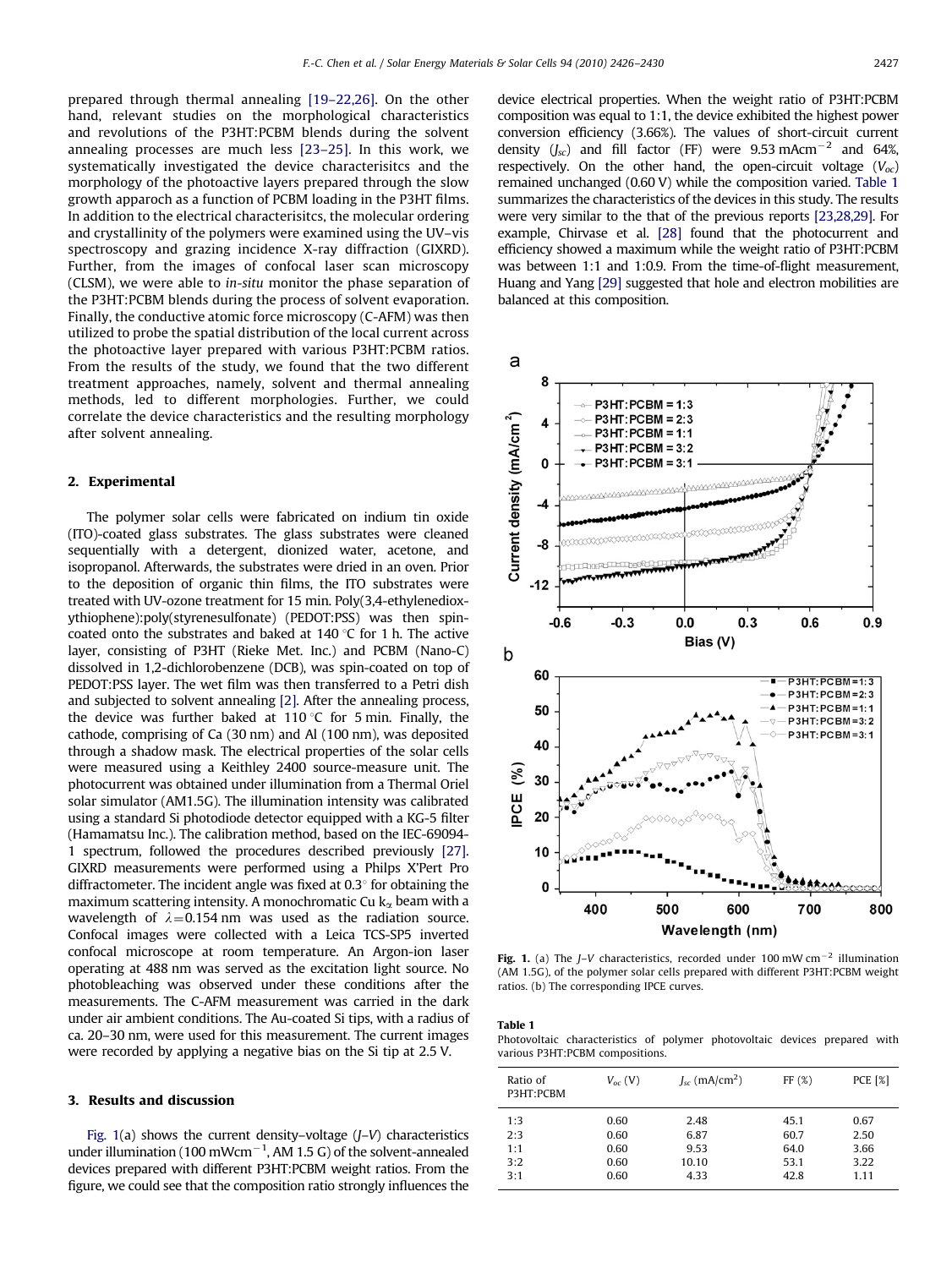<span id="page-2-0"></span>[Fig. 1\(](#page-1-0)b) shows the corresponding incident photon-to-electron conversion efficiency (IPCE) results of the devices prepared with different compositions. The trends in IPCE follow the of the values of  $J_{\rm sc}$ . The best efficiency was obtained at a 1:1 weight ratio blend. Further, the spectra shapes also significantly change while different weight ratios of P3HT:PCBM were used. When the ratio was 1:3, the IPCE spectra has a maximum peak at around 400–500 nm. In the longer wavelength regime, especially within the wavelength range of 500–650 nm; however, the efficiency increased with the increasing composition of P3HT. The shapes of the IPCE spectra were similar to those of the absorption spectra of the polymer blends as showed in Fig. 2. The result indicates that the P3HT molecules have higher ability to absorb photons. However, when the PCBM loading was over 50%, the IPCE was gradually reduced and even the absorption was increased; the result suggested that a possible problem occurred in extracting the charge carriers from the device.

We have shown thus far that the composition ratio of P3HT and PCBM influence significantly on the electrical properties of the photovoltaic devices. To explore such effect, we further utilized the UV–vis and X-ray diffraction spectra to analyze the thin film morphology. Fig. 2 shows the absorption spectra of the P3HT:PCBM films with different compositions. Obviously, the intensity of the UV–vis absorption peaks increased with the P3HT concentrations, suggesting that the main absorption came from P3HT molecules. Further, when the P3HT:PCBM ratio was 3:1, we could clearly observe the three vibronic shoulders, indicating strong interchaininterlayer interactions among the regioregular P3HT chains and high ordering of the polymer chains in the composition films [\[2\].](#page-4-0) However, the vibronic peaks gradually disappeared with the increasing PCBM concentrations, suggesting that the interaction of P3HT polymer chains was disrupted by PCBM molecules [\[30\]](#page-4-0). The result is consistence with the electrical properties ([Fig. 1\)](#page-1-0). The reduced interaction of the P3HT would lower the hole mobility, thereby decreasing the efficiency of the OPVs, especially for the samples in which the PCBM concentration was over 50%.

To further confirm the degree of the ordering, the crystallineity of the P3HT:PCBM composition films was examined using in-plane grazing incidence X-ray diffraction (GIXRD). As shown in Fig. 3, the X-ray diffraction spectra display two sets of reflections, which can be attributed to the reflections of P3HT. The three low-angle diffraction peaks indexed (h 0 0) (h = 1–3) are associated with the crystallographic direction along the alkyl side chains  $(a \text{ axis})$ . On the other hand, the peak indexed (0 1 0) is associated with the  $\pi$ -stacking direction of the backbones consisting of polythiophene (b axis) [\[1\].](#page-4-0) From the changes of the relative intensities of the (1 0 0) peak



Fig. 2. Absorption spectra of the polymer blends prepared with different composition ratios. The film thickness of the samples was  $\sim$  200 nm.



Fig. 3. GIXRD spectra of the polymer blends prepared with different composition ratios. The film thickness of the samples was  $\sim$  200 nm.



Fig. 4. Time-revolution CLSM images of the polymer blends during the solvent annealing process. The P3HT:PCBM weight ratios are (a)–(c) 1:3; (d)–(f) 1:1; (g)–(i) 3:2; and (j)–(l) 3:1.

 $(2\theta = 5.4^{\circ})$ , we can see that the crystallinity was decreased with increasing PCBM concentration. The result XRD spectra further support the crystallinity revolution as we deduced from the absorption spectra.

To directly probe the revolution of the phase separation in the polymer blends with different composition ratios, we recorded the CLSM images to in-situ observe the morphology changes during the solvent annealing process. The confocal microscopy has been used to inspect the phase separation in the polymer blends [\[30,31\]](#page-4-0). Fig. 4 shows the fluorescence images of the polymer blends prepared with different composition ratios. The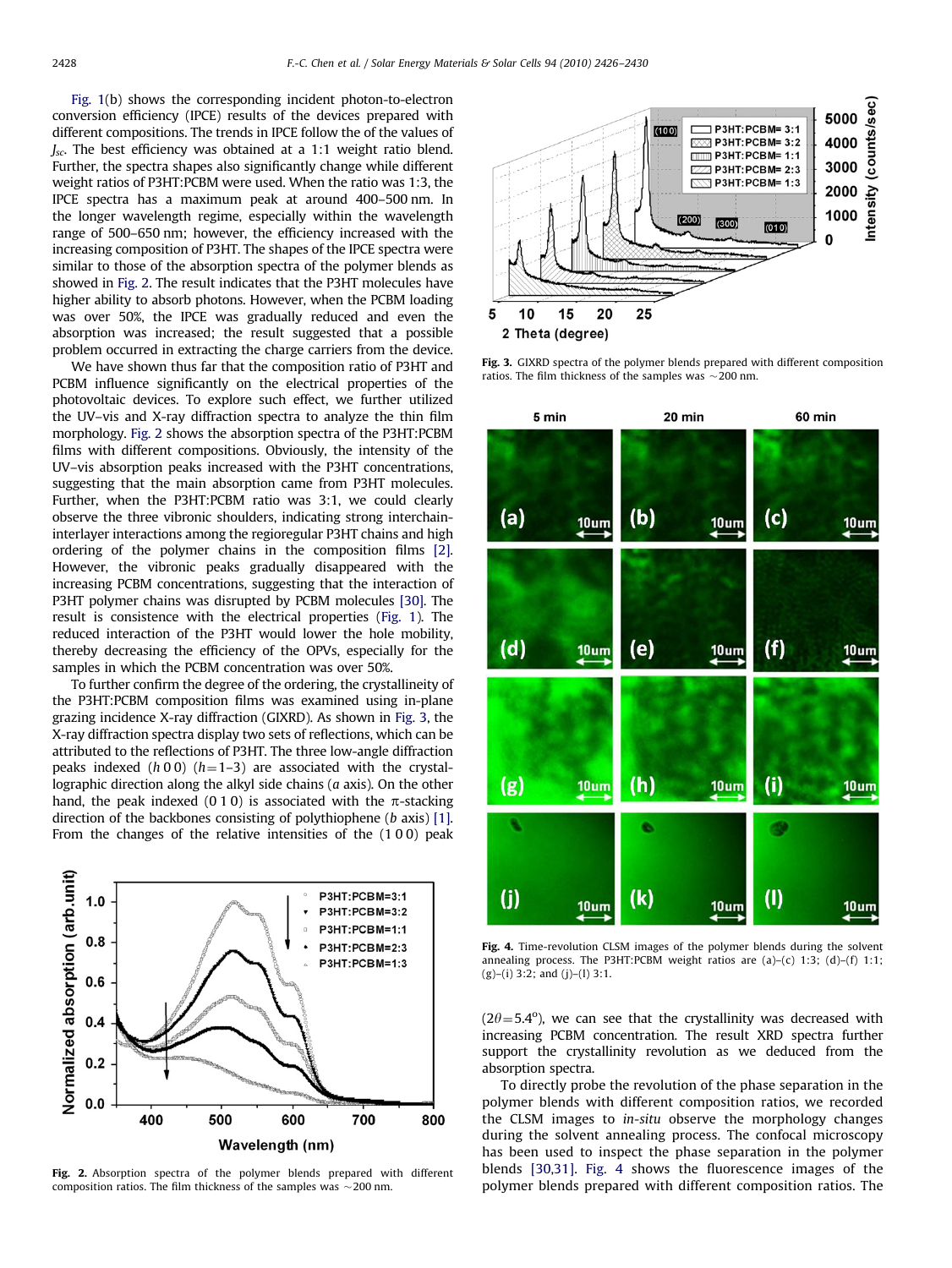bright and dark regimes were assigned as the P3HT-rich and PCBM-rich phases, respectively [\[30\]](#page-4-0). In the first 5 min, we can see that the area of the dark regimes increased with the increase in PCBM concentration (Fig.  $4(a)$  (d), (g) and (j)). When the weight ratio of PCBM was down to  $25%$  (P3HT:PCBM=3:1), the PCBM phase was surrounded by the P3HT polymers, where the particle size was around 4  $\mu$ m long and 2  $\mu$ m wide ([Fig. 4](#page-2-0)(j)). In addition, we also found that the PCBM particles grew gradually [\(Fig. 4](#page-2-0)(j)– (l)). When PCBM concentration further increased, the PCBM grains appeared randomly in the blends. More interestingly, while the PCBM content was  $50\%$  (P3HT:PCBM $= 1:1$ ), the PCBM molecules were dispersed randomly in the first 5 min ([Fig. 4](#page-2-0)(d)); the two phases graduately became a well-ordered structure [\(Fig. 4\(](#page-2-0)f)), resulting in an ideal morphology, which is close to the so-called ''interpentrating network'' [\[32\]](#page-4-0). However, when the composition ratio deviated from 1:1, we can clearly observed that the distribution of the PCBM-rich domain was not uniform ([Fig. 4\(](#page-2-0)i)). The less interfacial area between the P3HT and PCBM molecules probably led to fewer number of excitons generated upon light illumination and the discontinuous conducting pathways may also result in more severly charge trapping in the polymer blend. Finally, when the PCBM loading was increased up to 75%, we can see that the morphology of the polymer blend almost unchanged during the solvent annealing process.

In order to directly correlate the nanoscale phase separation and electrical behavior, we employed the C-AFM to image the local photocurrent distribution in the blends [\[33\].](#page-4-0) The conducting probe used was coated with Au, which has a high work function. The sample configuration was ITO/PEDOT:PSS/P3HT:PCBM (Fig. 5(a)); in such samples, the high electron injection barrier between the Au-coated Si tip and the polymer blend blocked the electron injection and only allowed holes transport solely in the p-channel polymer molecules predominately, contributing to the hole-only current. Therefore, we inferred that the bright and



Fig. 5. (a) Schematic representation of the C-AFM experimental setup. (b)–(e) The C-AFM current images of the polymer blends prepared with different P3HT/PCBM ratios. They correspond to the samples prepared with P3HT/PCBM ratios of 1:3; 1:1; 3:2, and 3:1.

dark regions were corresponding to the P3HT-rich and PCBM-rich domains, respectively. The hole current images for the samples prepared with different composition ratios are shown in Fig. 5(b)– (e). In the sample with 75% PCBM, the current obtained throughout the film was quite small, indicating that hole conduction was not effcient becasue of the limited amount of p-channel material (P3HT; Fig. 5(b)). Further, the distribution of photocurrent was not uniform. While the PCBM concentration was decreased to 50%, the sample exhibited the most homogeneous photocurrent distribution among the different composition conditions (Fig. 5(c)). For the 3:2 P3HT:PCBM film, we can clearly observe two domains (Fig. 5(d)). Note that the dimensions of the phase-separated domains in [Fig. 4](#page-2-0)(f) and Fig. 5(d) are very similar, suggesting that a consistence result was obtained by using these two different probing tools. When the PCBM concentration was further decreased to 25%, a much higher current could be obtained, suggesting a higher hole mobility in the thin film (Fig. 5(d)). This is probably due to the higher level of alignment of P3HT chains. Becasue PCBM molecules would interrupt the self-organization of P3HT polymers, the low PCBM concentration ensured the higher level of alignment. In short, we can see that the current distributions were consistence with the morphological results revealed from the CLSM meansurements ([Fig. 4](#page-2-0)).

Finally, we further compared the surface morphology of the P3HT:PCBM blends prepared either by thermal or solvent annealing approaches. Fig. 6 displays the CLSM image of the P3HT:PCBM thin film after thermal annealing treatment. After thermal annealing at 150 °C for 30 min, an entire different morphology was observed. PCBM molecules were segregated from the blend and crystallized to form a needle-like structure. The PCBM needles were averagely  $\sim$ 8  $\mu$ m long and randomly dispersed in the P3HT matrix. Similar results were reported by Swinnen et al. [\[30\]](#page-4-0). Furthermore, we also found that some of PCBM needles have bright centers, which may be owing to the fact that P3HT existed as the cores in the needle centers after the phase separation.

For solvent annealing treatments, the longer drying time allowed the polymer blend to become a more thermodynamically



Fig. 6. The CLSM image of the polymer blends prepared through thermal annealing at 150 °C for 30 min. The P3HT:PCBM weight ratio was 1:1.